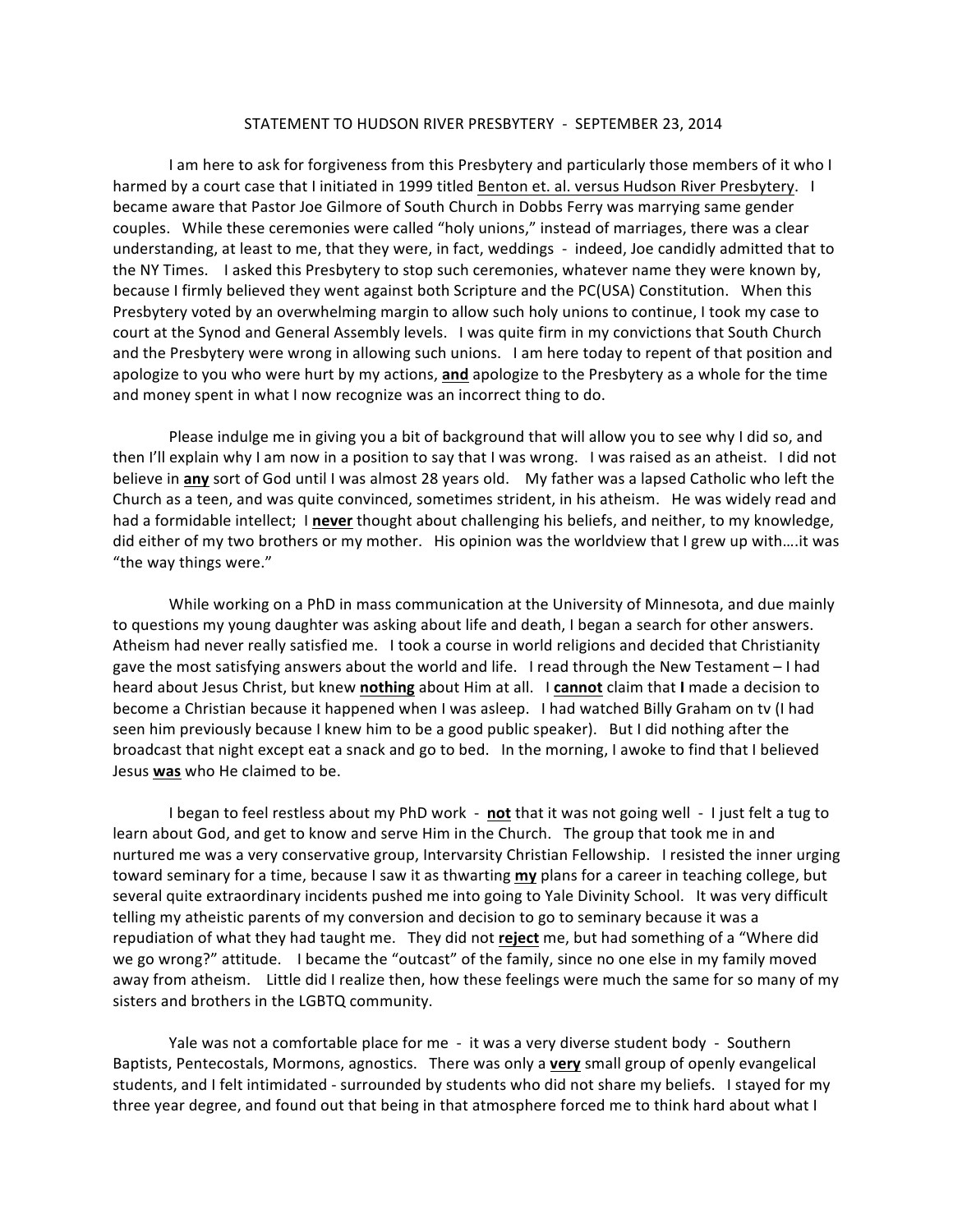believed, and to be able to defend it against others. I served two small rural Churches in PA, then a suburban Church in OH, and finally Bethlehem Church in this Presbytery. For the 28 years I was in fulltime ministry, I stayed firm in my conservative convictions - the Bible was to be taken on its face as words **from God**. 

That was comforting: I had read the Scriptures through at least three times, I thought that I **knew** the Word, that I knew God, and that I knew what He wanted. That sounds rather arrogant when I say it now. But today I realize that some of the firmness of my stand came out of fear. I had moved out of an atheistic background where life had no **over-arching meaning** - had no certainty for today or the future. We were creatures living on a small speck in an enormous and **indifferent** universe. And I had been transferred from that place into a **spacious and settled** place ... a place where God exists, He is **connected** to this world, He has **spoken**, He has acted in history, and we can read **His words**. And His words are not abstract, but **concrete** and **living** and **vivid**. I had found something **solid and certain**, something to **hold onto** in a changing and turbulent world....and I was not going to let go. And so I soaked up the Bible - I felt secure in my view that what God had said was to be taken as literally as **possible.** I worried that if that notion was shaken, I would find myself back in a place where **nothing was sure and true any longer.** And the Scriptures included verses where God seemed to be clearly saying that homosexual relationships are **wrong....period**. And so I felt fully justified in taking my case to the Permanent Judicial Commissions of the Synod and the General Assembly. And while wishing does not change anything, looking back today, I wish I could take back the court case I filed.

Shortly after we left Bethlehem, in 2005, God began to challenge my settled convictions. A woman in my congregation – one of the most sincere and lovely Christians I have ever known, died of ovarian cancer, even though literally dozens of Churches and thousands of people were praying for her physical healing. Some of those praying for her were **convinced** that she would be physically healed, and declared as much. Her death shook me to my roots. All of a sudden I realized that I did not "know" God nearly as well as I believed I did. All of a sudden He was more mysterious than I had conceived Him to be. Thus began a long and intense struggle for more understanding: about **Him**, about life, and about the Bible.

For the past 9-10 months, I have been wrestling particularly over the subject of gay marriage. One question had to do with whether people in the LGBTQ community are born that way or have made a decision to live as such.

Two things in particular have caused my heart-change: first, the people I have come to know in more than a passing manner who are gay have convinced me thoroughly and completely that they did not in **any sense** choose to be gay – this is who they are, and have been since they first became aware of gender and sex. Some of them were students in my college classes who were willing to talk candidly about when they realized what their sexual orientation was. Not a **single one** said that it was an easy road, or something they would have chosen willingly - for most of them, it was fraught with the fear of disappointing or angering their families and friends and alienation from society in general. Some were older men, or women, who had lived together for decades. **All** of them spoke about the uncertainty and difficulty of living as authentic human beings, as they **really are**, in a culture where there are still many people who are prejudiced against homosexuality. How **hard** that must be to endure! Many of them talked about a deep love for God, but a wariness of the Church.

In addition, I watched some videos of people who were gay describing their pain and their struggles....one video in particular, "Wish me away," about country singer Chely Wright, broke my heart